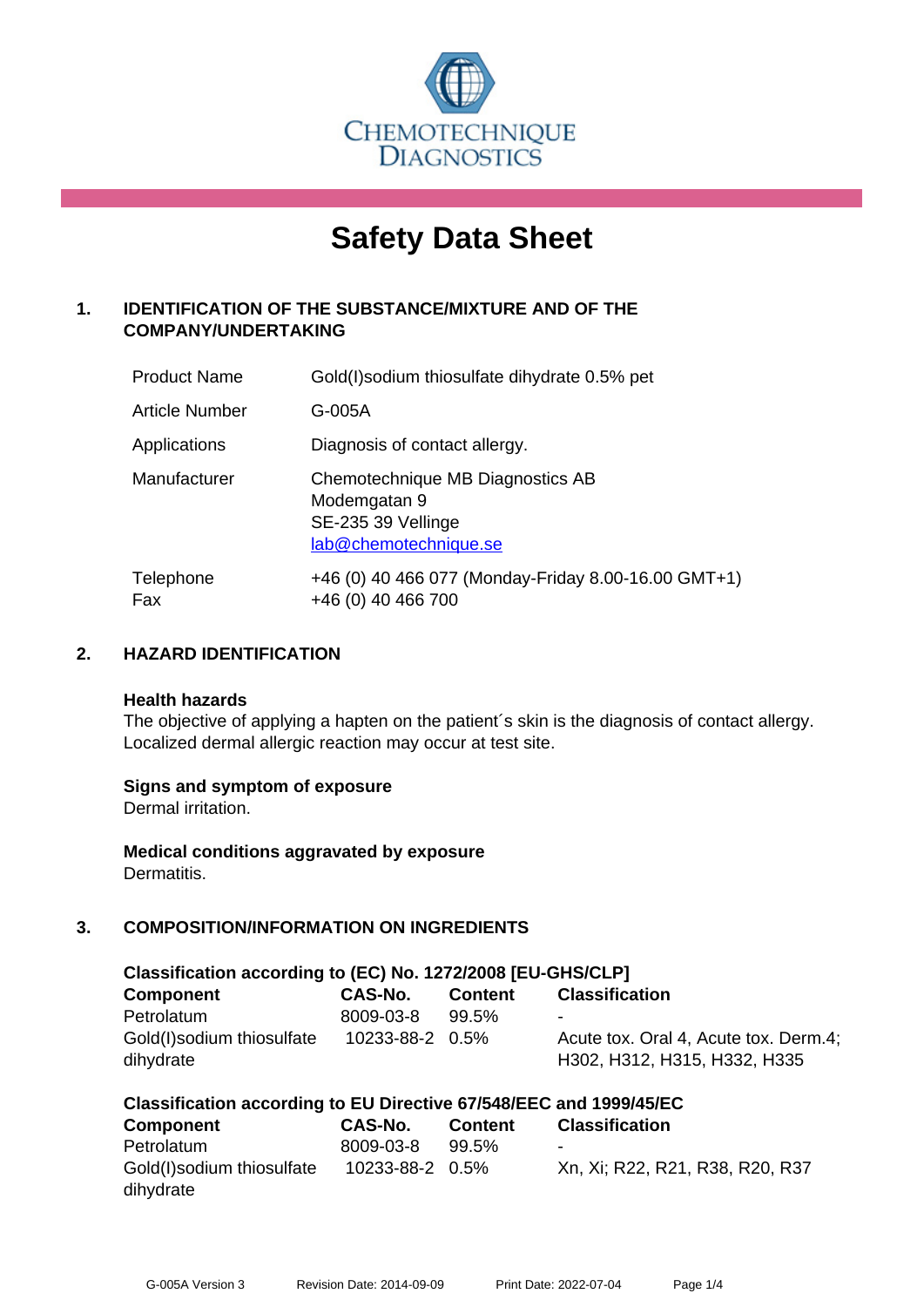## **4. FIRST AID MEASURES**

## **Emergency and first aid procedures**

Obtain medical attention.

# **5. FIRE-FIGHTING MEASURES\***

#### **Suitable extinguish media**

CO2, powder or water spray. Fight larger fires with water spray or alcohol resistant foam.

# **For safety reasons unsuitable extinguishing agents**

Water with full jet.

## **Special protective equipment for fire-fighters**

Wear self-contained respiratory protective device. Wear fully protective suit.

\*Data is shown for petrolatum only

## **6. ACCIDENTAL RELEASES MEASURES**

**Steps to be taken if material is released or spilled** Contain and place in a closed container.

# **7. HANDLING AND STORAGE**

**Precautions to be taken in handling and storage** Store dark at 5-8°C. Avoid extended exposure to light. FOR EXTERNAL USE ONLY.

# **8. EXPOSURE CONTROLS/PERSONAL PROTECTION**

**Respiratory protection** Not required.

**Ventilation** Local exhaust.

**Protective gloves** Disposal gloves.

#### **Eye protection** Not required with normal use.

## **Work/Hygienic practices**

Wash hands after each use.

## **9. PHYSICAL AND CHEMICAL PROPERTIES**

Odour **Odourless** 

Appearance Ivory White Semi-solid

Melting point\* 50-55° C Flash point\*  $>100^{\circ}$ C

Boiling point\* No data available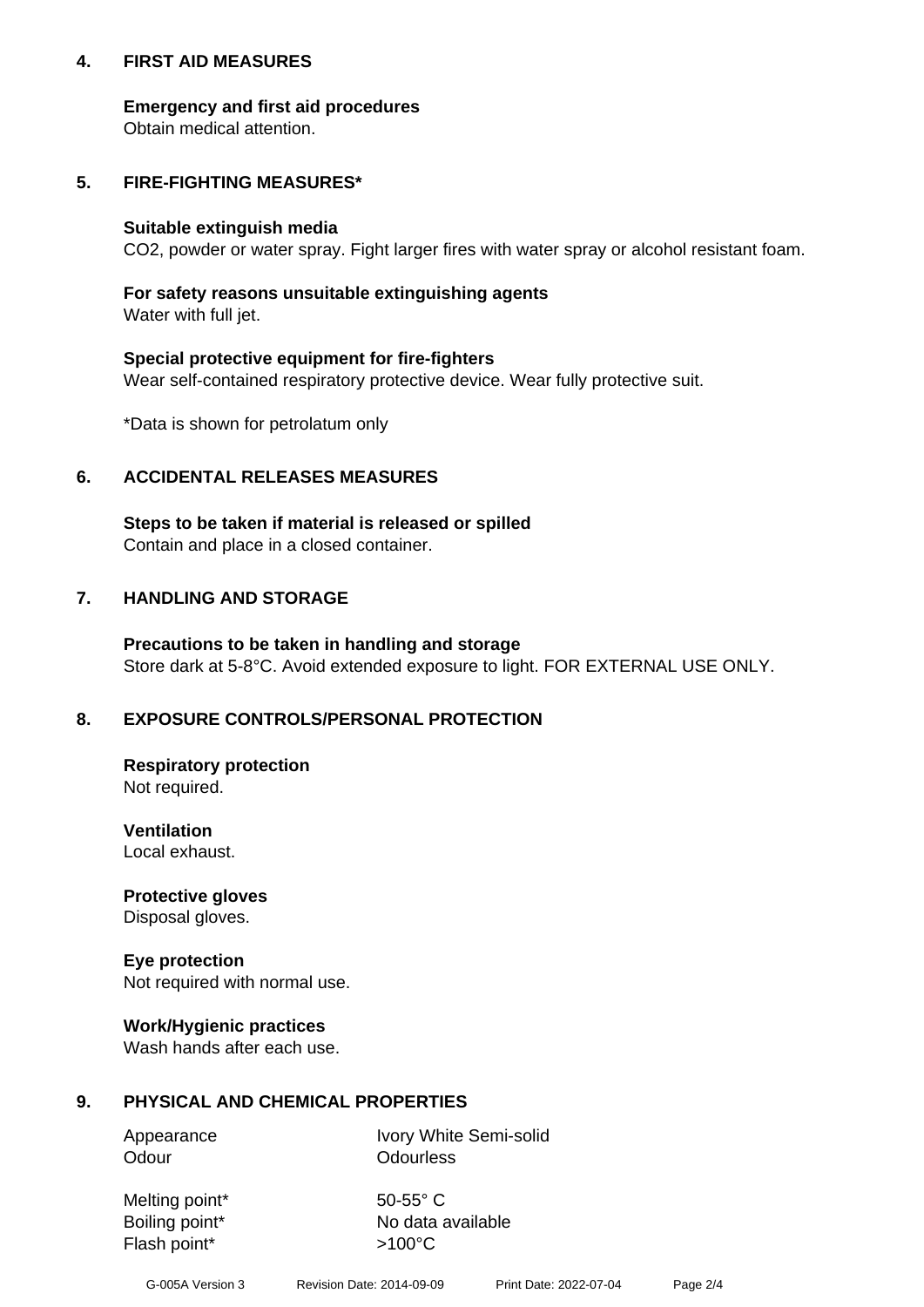Density\* No data available. Solubility in/Miscibility with Water\*

Self ignition\* Product does not self ignite. Danger of explosion\* Product does not present an explosion hazard. Insoluble

\*Data is shown for petrolatum only

# **10. STABILITY AND REACTIVITY**

#### **Incompability**

May react with strong oxidizing agents.

#### **Stability**

Stable at recommended storage conditions.

## **Hazardous byproducts**

Combustion may generate CO, CO2 and other oxides.

**Hazardous polymerization**

Will not occur.

## **11. TOXICOLOGICAL INFORMATION**

No data available.

## **12. ECOLOGICAL INFORMATION**

No data available.

## **13. DISPOSAL CONSIDERATIONS**

#### **Waste disposal method**

Comply with federal, state/provincial and local regulation.

#### **14. TRANSPORT INFORMATION**

Not dangerous goods.

## **15. REGULATORY INFORMATION**

The classification is according to the latest editions of the EU lists, and extended by company and literature data.

#### **16. OTHER INFORMATION**

#### **Text of H-statements and R-phrases mentioned in Section 3**

| Acute tox. Oral 4  | Acute toxicity, Oral (Category 4)   |
|--------------------|-------------------------------------|
| Acute tox. Derm. 4 | Acute toxicity, Dermal (Category 4) |
| H302               | Harmful if swallowed                |
| H312               | Harmful in contact with skin        |
|                    |                                     |